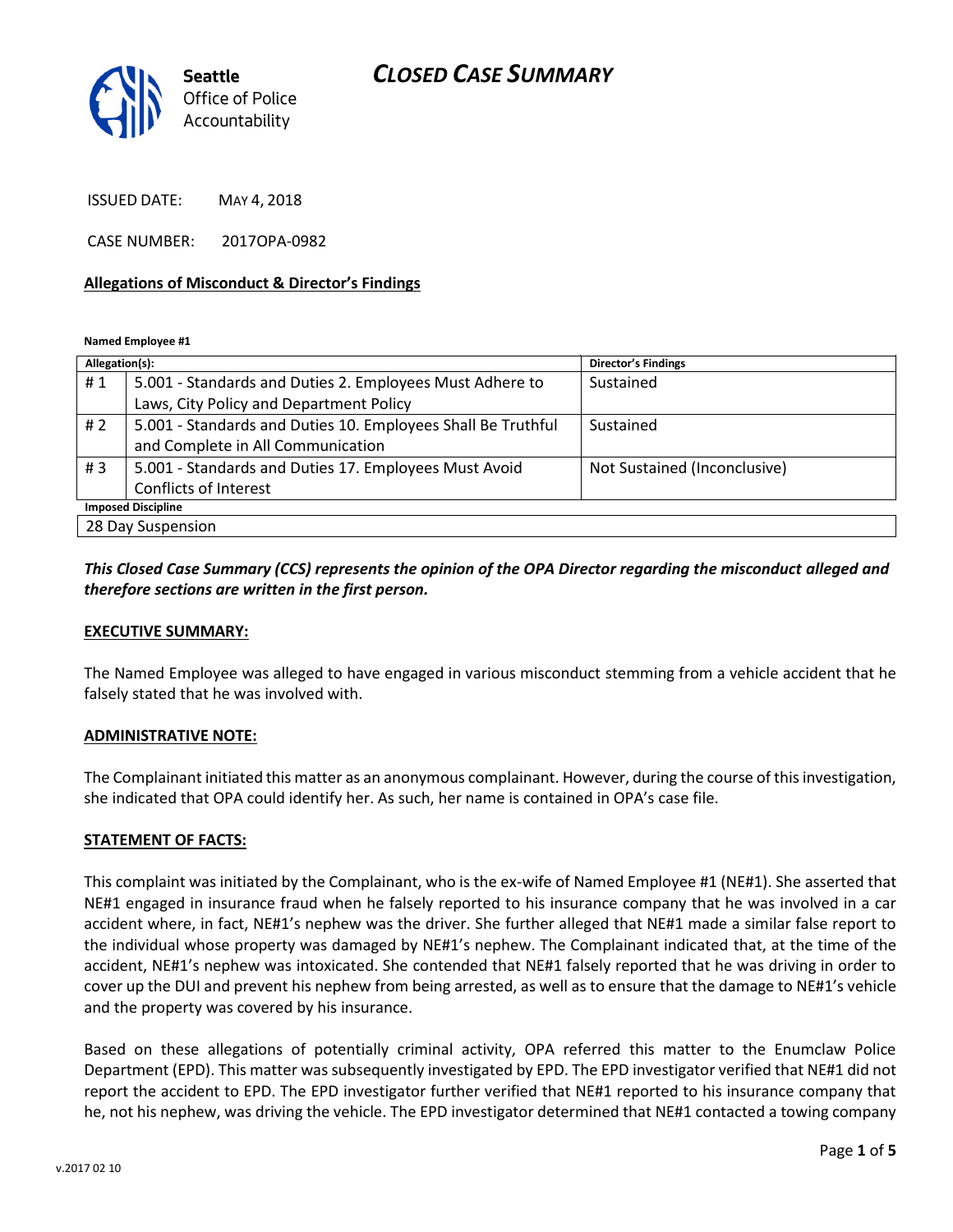# *CLOSE CASE SUMMARY*



OPA CASE NUMBER: 2017OPA-0982

and "had a private impound and towed the vehicle" from where it was parked, a block away from the crash site. EPD ultimately concluded that no criminal charges would be accepted by the prosecutors and closed its investigation. Fundamental to this determination appears to have been the EPD investigator's discussion with the insurance company. The investigator was informed that, because NE#1's insurance policy covered not only him but also anyone else driving the car, the insurance company believed the identity of the driver to be immaterial for the purpose of the claim. The case was referred back to OPA and this investigation ensued.

OPA interviewed NE#1. He stated that, on the date in question, he was on-duty working as the East Precinct desk clerk. Earlier that evening, he received messages from his ex-wife, during which she indicated that NE#1's nephew, who was driving their vehicle, could not be reached. At approximately 02:00 hours, NE#1 received a phone call from his nephew, who indicated that he had been in a car accident. NE#1 left work and responded to the scene of the accident, while still wearing his uniform.

When he arrived at the scene, NE#1 observed that the vehicle was parked on a side street approximately one block away from where the accident had occurred. The accident took place on a larger thoroughfare. (*See* Case Summary, at p. 13.) NE#1 told OPA that his nephew explained that the vehicle had been moved from the location of the accident because the road conditions were icy and the car had been situated on a curve on the main road. However, based on OPA's review of the whether on the date in question, the low was 46 degrees, which would have been too warm for icy conditions to occur.

The Complainant was already at the scene at that time that NE#1 arrived (she had been driven there by a third party), as was NE#1's nephew. NE#1 recounted that his nephew was very "emotional" concerning the accident and, due to his nephew's demeanor, NE#1 decided to have the third party transport his nephew from the scene. NE#1 further decided that he would falsely assume responsibility for the accident. NE#1 explained that he did so because he knew that anyone who drove his vehicle was covered under his car insurance and because he did not want his nephew to lose his job or suffer any other negative collateral consequences.

NE#1 contacted a private tow company to tow the vehicle from where it was parked. NE#1 further went to speak with the homeowner whose property was damaged by his nephew. At that time, NE#1 was wearing his police uniform as he did not change out of it prior to leaving work. NE#1 told OPA that he was wearing a jacket over his uniform; however, the homeowner – who was also interviewed by OPA – did not recall any jacket but did recall that NE#1 had his uniform on. The homeowner indicated to OPA that NE#1 told him that he had been driving the car at the time of the accident. NE#1 admitted that he said this.

NE#1 did not report this accident at the time it occurred to either EPD or SPD. NE#1 further did not file a report concerning the accident with any law enforcement agency after the fact. He did, however, file a claim with his insurance company, wherein he falsely stated that he was driving the vehicle during the accident. After NE#1 paid a \$500 deductible, the insurance company paid out \$24,696.58 for the car and an additional amount for the damage to the home owner's property.

This matter only came to light when the Complainant initiated this case with OPA. OPA's investigation involved interviewing the Complainant, NE#1, the homeowner, and a woman who lived with the Complainant and NE#1 at the time. OPA attempted to contact the nephew, the third party who transported the nephew from the scene, and the Complainant's father. Despite the OPA investigator's best efforts, these attempts at interviews were unsuccessful.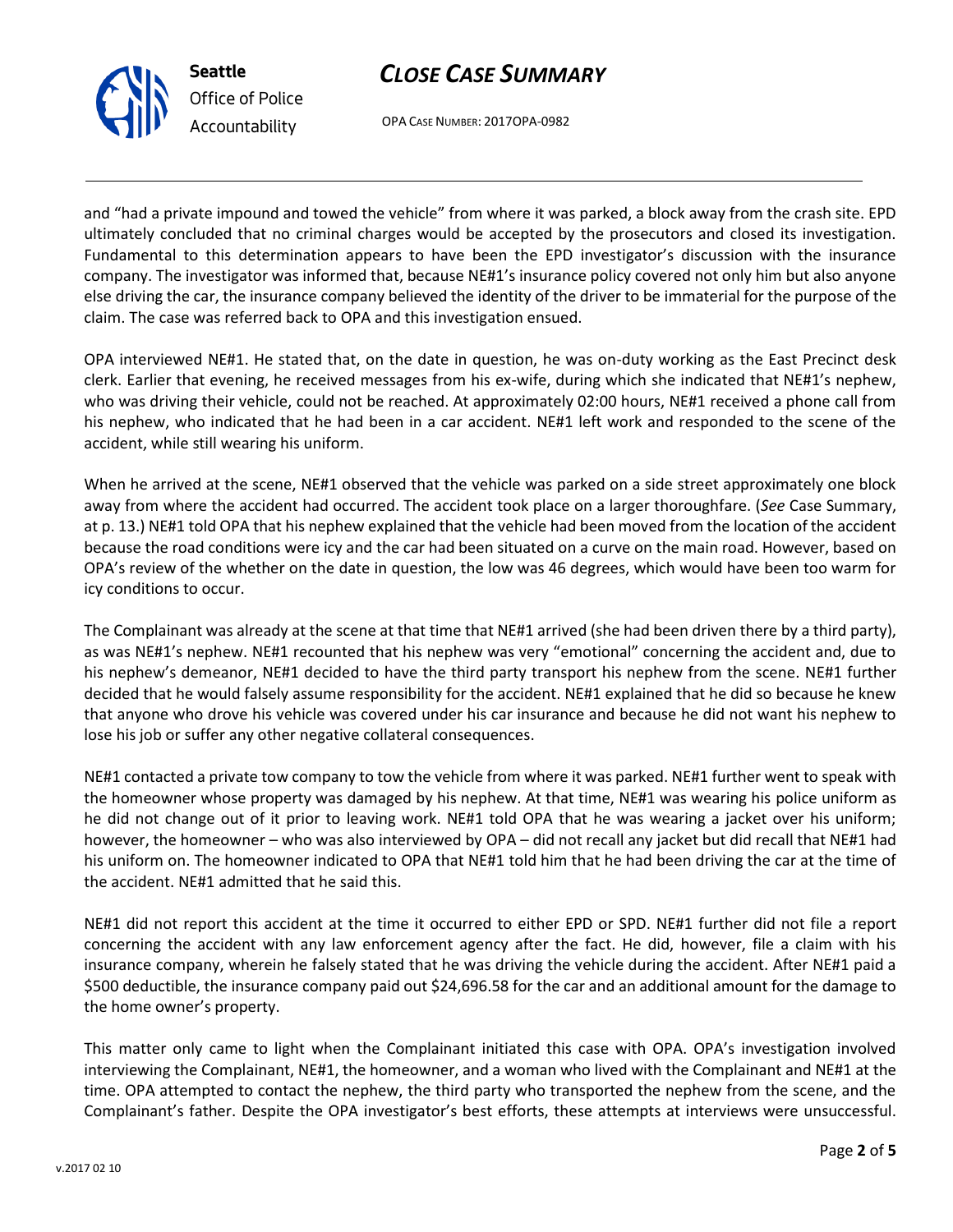

**Seattle** *Office of Police Accountability*

## *CLOSE CASE SUMMARY*

OPA CASE NUMBER: 2017OPA-0982

OPA also reviewed the entirety of EPD's criminal investigation report, which included the relevant insurance claim documentation.

### **ANALYSIS AND CONCLUSIONS:**

### **Named Employee #1 - Allegations #1** *5.001 - Standards and Duties 2. Employees Must Adhere to Laws, City Policy and Department Policy*

SPD Policy 5.001-POL-2 requires that employees adhere to laws, City policy, and Department policy. As discussed below, I find that NE#1's actions in this case were contrary to policy. I further find that his conduct violated multiple state laws. In making this determination, I am not required to meet the beyond a reasonable doubt standard needed to proceed with a criminal prosecution. Instead, consistent with the applicable collective bargaining agreement, I apply a preponderance of the evidence standard, which is a significantly lower burden.

First, I find that the admittedly false report filed by NE#1 with his insurance company was in violation of RCW 48.30.230(1)(a). This statutory provision states that: "It is unlawful for any person, knowing it to be such, to: (a) Present, or cause to be presented, a false or fraudulent claim, or any proof in support of such a claim, for the payment of a loss under a contract of insurance…" Here, NE#1 knowingly submitted the fraudulent claim that he was driving his vehicle at the time of the accident to his insurance company. He further gave an oral statement in support of that false claim. Whether or not his insurance covered any individual who had been driving his car is immaterial. Moreover, given that coverage, the fact that NE#1 did not disclose that his nephew was driving seems even more suspicious and problematic. Lastly, if, as it appears, NE#1's nephew was intoxicated at the time of the accident, NE#1's insurance almost certainly would not have covered the accident. This provided NE#1 motive to cover up who was driving, to contract with a private tow company to tow the vehicle, and to fail to file a report with any law enforcement agency. For these reasons, I find sufficient evidence to establish that NE#1 violated the law.

Second, NE#1 acted in violation of RCW 46.52.010(2). This statutory provision requires that: "The driver of any vehicle involved in an accident resulting only in damage to property fixed or placed upon or adjacent to any public highway shall take reasonable steps to locate and notify the owner or person in charge of such property of such fact and of the name and address of the operator and owner of the vehicle striking such property…" While NE#1 located and notified the owner of the damaged property, he did not provide him with "the name and address of the operator." Instead, NE#1 falsely identified himself as the operator, when the actual operator was his nephew.

Third, NE#1 violated RCW 46.52.030(1). This statutory provision provides in pertinent part: "Unless a report is to be made by a law enforcement officer under subsection (3) of this section, the driver of any vehicle involved in an accident resulting in injury to or death of any person or damage to the property of any one person to an apparent extent equal to or greater than the minimum amount established by rule adopted by the chief of the Washington state patrol in accordance with subsection (5) of this section, shall, within four days after such accident, make a written report of such accident to the chief of police of the city or town if such accident occurred within an incorporated city or town or the county sheriff or state patrol if such accident occurred outside incorporated cities and towns." Here, no report was completed by a law enforcement officer as NE#1 never reported this accident. As such, NE#1, himself, was required to make a written report of the accident given that it caused damage in the apparent excess of \$500. He did not do so. Notably, the only reason he also did not violate RCW 46.52.088, which proscribes false statements, is because he did not file the report.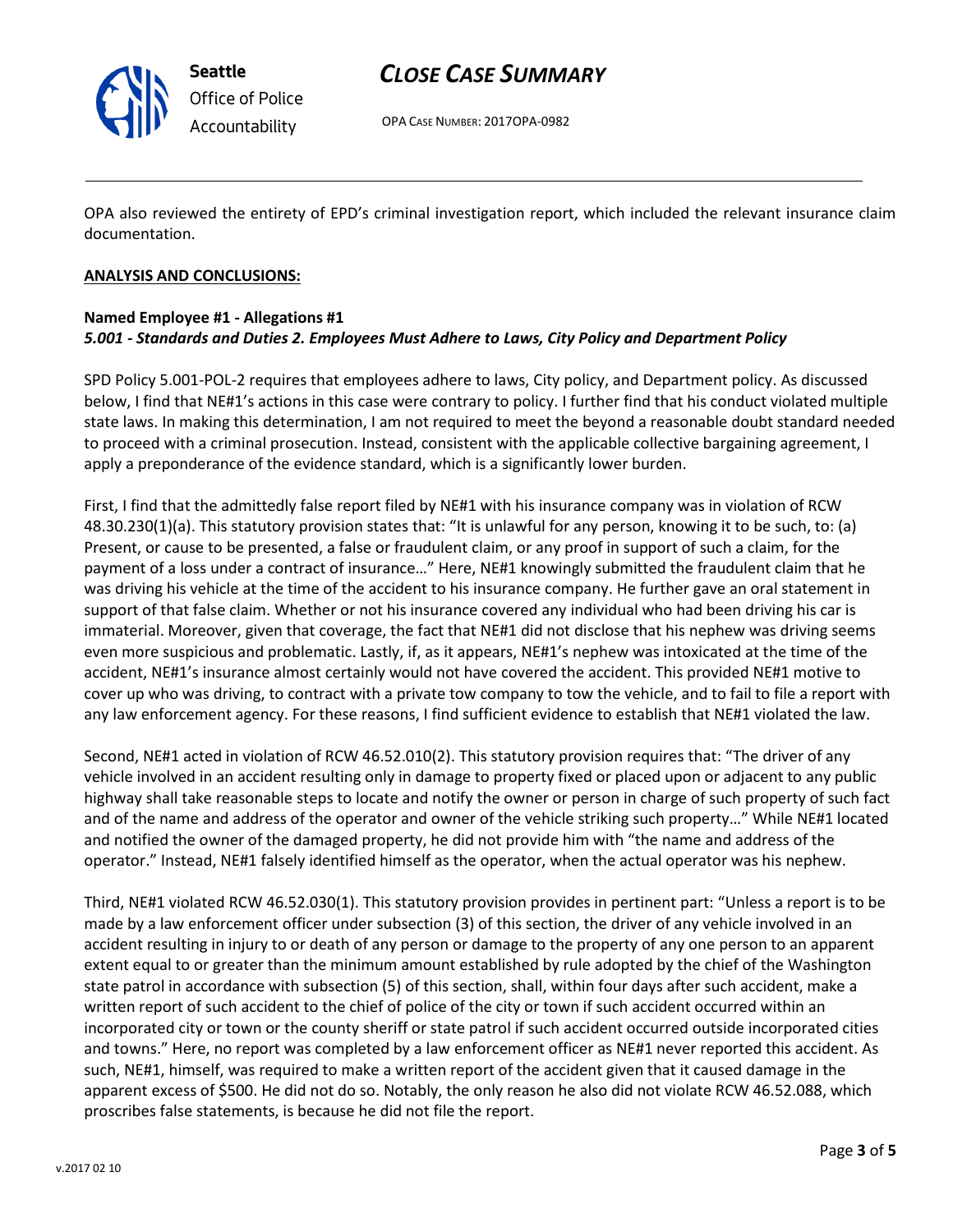

# *CLOSE CASE SUMMARY*

OPA CASE NUMBER: 2017OPA-0982

Given the above, I find that NE#1's conduct violated multiple Washington State laws, as well as Department and City policies. As such, I recommend that this allegation be Sustained.

### Recommended Finding: **Sustained**

### **Named Employee #1 - Allegation #2** *5.001 - Standards and Duties 10. Employees Shall Be Truthful and Complete in All Communication*

SPD Policy 5.001-POL-10 requires that Department employees be truthful and complete in all communications. Whether or not NE#1 made a prosecutable false statement, it is clear that he was untruthful and materially inaccurate in his reporting to the insurance company. It is undisputed that NE#1 was not driving the vehicle on the date in question. However, NE#1 made this false claim to both his insurance company and the owner of the damaged property. Notably, at the time he made the false statement to the home owner, he was wearing his Department uniform. This was confirmed to OPA by the home owner. While NE#1 contended that he was wearing a jacket over his uniform at the time, the home owner did not recall seeing a jacket on his person.

I note that NE#1 also may have engaged in dishonesty to OPA when he claimed during his interview that his nephew was not intoxicated on the date in question. This assertion was not only contradicted by the Complainant, but also by a woman, interviewed by OPA, who lived with NE#1 and the Complainant at the time. This woman informed OPA that she was told by both NE#1 and the Complainant that NE#1's nephew was "very intoxicated" at the time of the accident. She further told OPA that she and the Complainant were very "uncomfortable" with this situation and that she was unsure whether she should say something. That matter is being separately investigated by OPA under case number 2018OPA-0243.

As discussed above, NE#1 admittedly made a false statement to both his insurance company and to the home owner. The statement was made for the purpose of convincing them both that NE#1, not his nephew, was driving the vehicle that was involved in the accident. NE#1 contended that he did so to lessen the emotional trauma to his nephew and protect his nephew from losing his employment. However, based on the evidence amassed in OPA's investigation, a possible more nefarious purpose has become evident; namely, that NE#1 may have claimed that he was driving, contracted with a private company to tow the vehicle, and not reported this incident to any law enforcement agency because he was trying to hide the fact that his nephew was intoxicated at the time of the accident. If true, this would be a significant abuse of the public's trust and of NE#1's position as a police officer. Regardless of whether this can ultimately be proved, it is clear that NE#1 was dishonest, even when applying the higher quantum of proof required for this allegation. As such, I recommend that this allegation be Sustained.

#### Recommended Finding: **Sustained**

## **Named Employee #1 - Allegation #3** *5.001 - Standards and Duties 17. Employees Must Avoid Conflicts of Interest*

SPD Policy 5.001-POL-17 precludes employees from engaging in conflicts of interest. While I find that NE#1 actions were outside of policy generally, they do not appear to fit within the contours of what is prohibited by this policy. Even though NE#1 acted in order to protect a family member and, while doing so, was wearing his Department